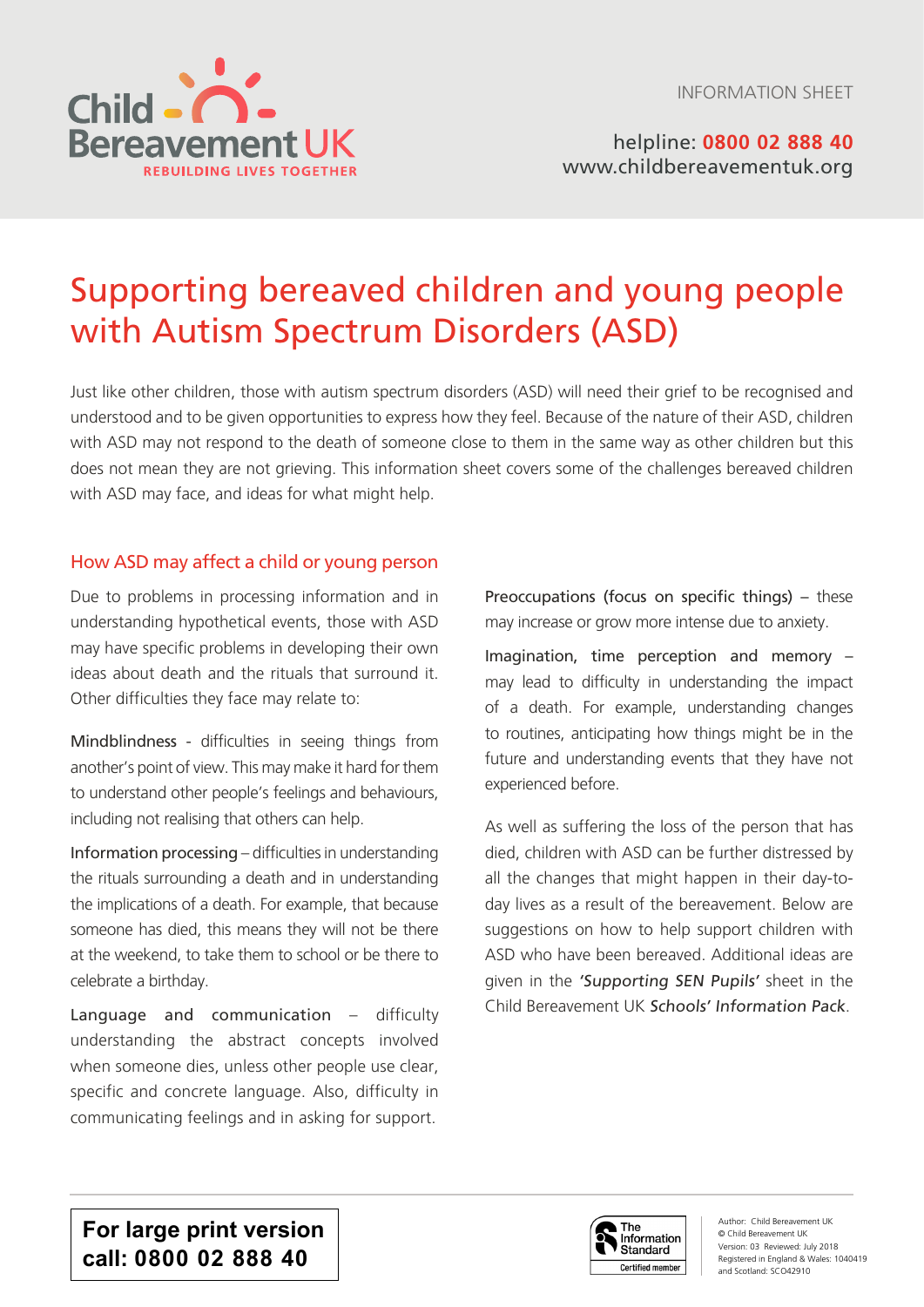# Preparing for loss in advance

If the death of someone close is expected, children or young people can be prepared in advance and in a gradual way. They may need to be prepared for visits to a hospice or hospital. It is particularly helpful if they can be told beforehand about any changes they might notice, for example in the ill person's appearance (how they might sound, look or feel to the touch) or in everyday activities and routines.

- Keep to normal daily routines as much as possible.
- Use clear, concrete language, avoiding euphemisms and abstract ideas.
- Explain any likely changes in routine in advance, giving details about who will be doing what and when.
- Use pictures and photographs to explain what will happen and when and how. For example, pictures of the hospice, or of the taxi that will take them to school or to swimming from now on.
- Use calendars or other visual aids, for example, to mark hospital visits, as well as significant positive events such as visits to the park.
- It can be helpful to develop rituals to mark a death, such as lighting a candle when an animal dies. The same ritual can then be used when a person dies.

# When a death has happened

When someone dies, a child may need help in understanding the idea of death as well as opportunities to express their grief.

• Answer the child's questions as they arise – which may mean answering the same questions repeatedly. Answer simply, and honestly, and at an appropriate level for the child's understanding. Give enough information to answer the child's question, but without adding a confusing amount of detail.

- Use lots of examples to explain that death is permanent and not reversible, in a way that is appropriate to the child's understanding. Where possible, use pictures and real objects. Try to use a biological approach that is practical, clear, and visual, with concrete examples. For example, comparing a dead fish with a live fish, or observing flowers wilting and dying.
- Prepare the child for ceremonies or rituals that will include them, by visiting the relevant places beforehand. It may help to use photographs and draw up an explanatory story using words and pictures to explain what will happen. Clearly explain what the child is expected to do and show what other people will be doing and saying, and what will be happening around them. For further details on how to draw up a social story visit either The Gray Centre: http://carolgraysocialstories. com/social-stories/ or The National Autistic Society: www.autism.org.uk/about/strategies/socialstories-comic-strips.aspx
- Help the child to learn how to recognise different feelings and emotions in themselves and others as well as learning appropriate ways of expressing their feelings. You can do this by using everyday situations and events to point out different emotions in other people (such as on TV programmes, in magazines and stories), by using consistent and simple language to label emotions from the child's own experiences and by using pictures. Using pictures is particularly helpful for children with ASD, and a 'feelings thermometer' can help a child express the intensity of an emotion. You can do this by drawing a picture of a thermometer with a rating scale up the side. Encourage the child to show where they are on the scale to rate the strength of their anger/sadness/worry. Similarly, using a picture of a volcano to illustrate anger and how it sometimes 'boils over' can be helpful.



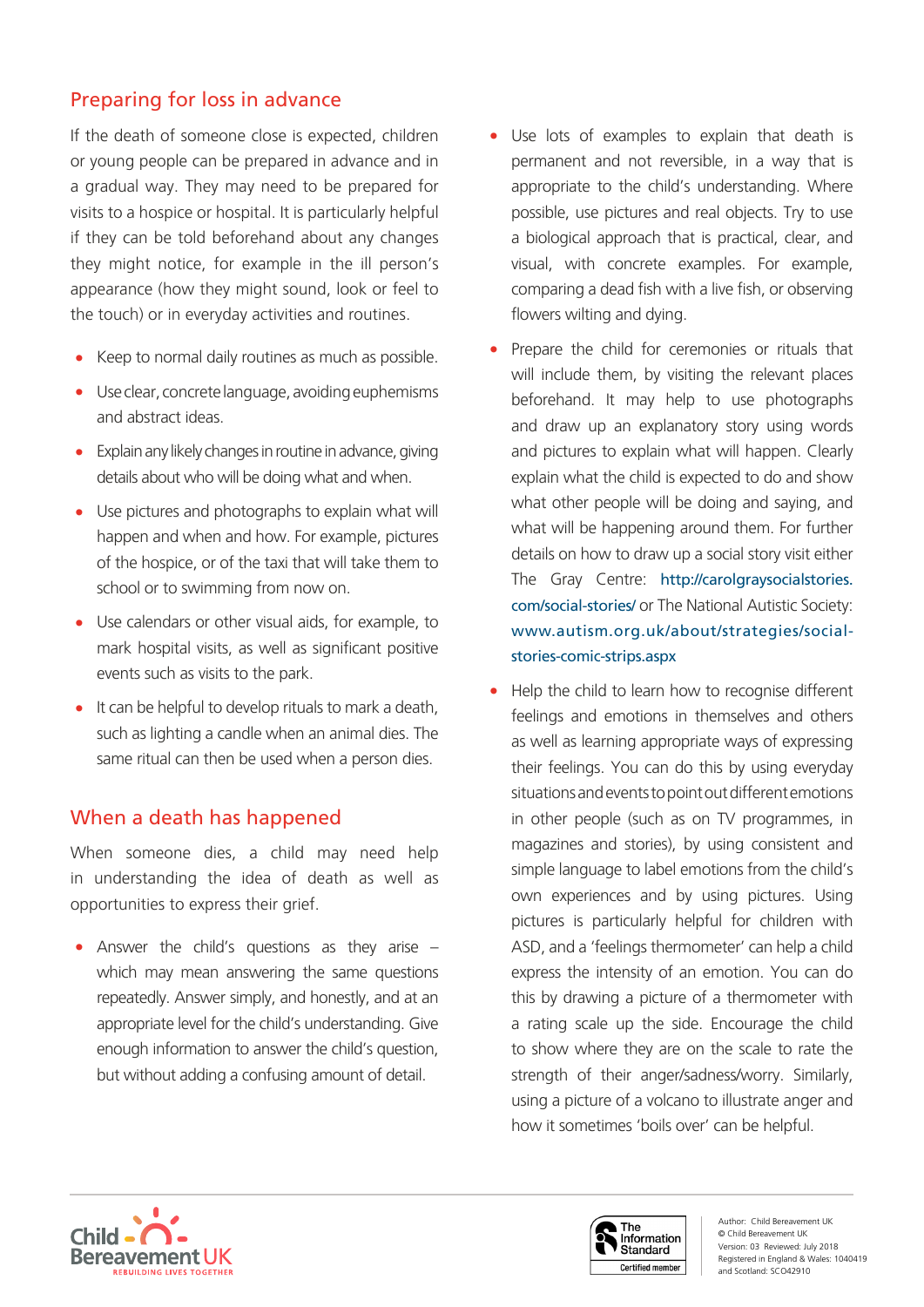Using a 'comic strip conversations' technique can help others understand what a child with ASD is thinking and feeling and can provide the opportunity to discuss things that the child might otherwise find difficult. This can help identify misunderstandings and highlight emotions that have perhaps not been openly expressed, or that have shown in other ways. You can find out more about how to do this on the National Autistic Society website: www.autism.org. uk/about/strategies/social-stories-comic-strips.aspx

# Keeping memories alive

When someone important to a child or young person dies, memories are an important part of the grief process. The person may be physically gone from the child's life, but the emotional bond will still be there. This is particularly true when a parent or main carer dies. Memories help any child to construct a sense of who it is they are grieving for and why. All memories have a part to play, whether of happy times or times that were not so good.

• A piece of fabric, from an item of clothing worn by the person who has died, carried in a pocket or made into a cushion, can be comforting.

- Similarly, smelling the favourite perfume or aftershave of the dead person on a hanky can be reassuring.
- Putting together a memory box of physical reminders, chosen by the child. This can help give some insight into factors and events that are key to the relationship with the dead person. Try to include something relating to all five senses. A memory box, therefore, might include pictures of the person and pictures of things that person enjoyed, a small object that belonged to the person, a piece of fabric that is associated with that person (that may have a particular 'feel' to it), a CD of music that the person enjoyed or a tape recording of them speaking, and something that reminds the child of the smell of that person (such as perfume, aftershave, toothpaste or deodorant).
- Listening to audio tapes of the voice or favourite music of the dead person may be familiar and comforting.
- Using photographs can help to create a timeline to spark off memories of significant events, and then build a life story of the person.